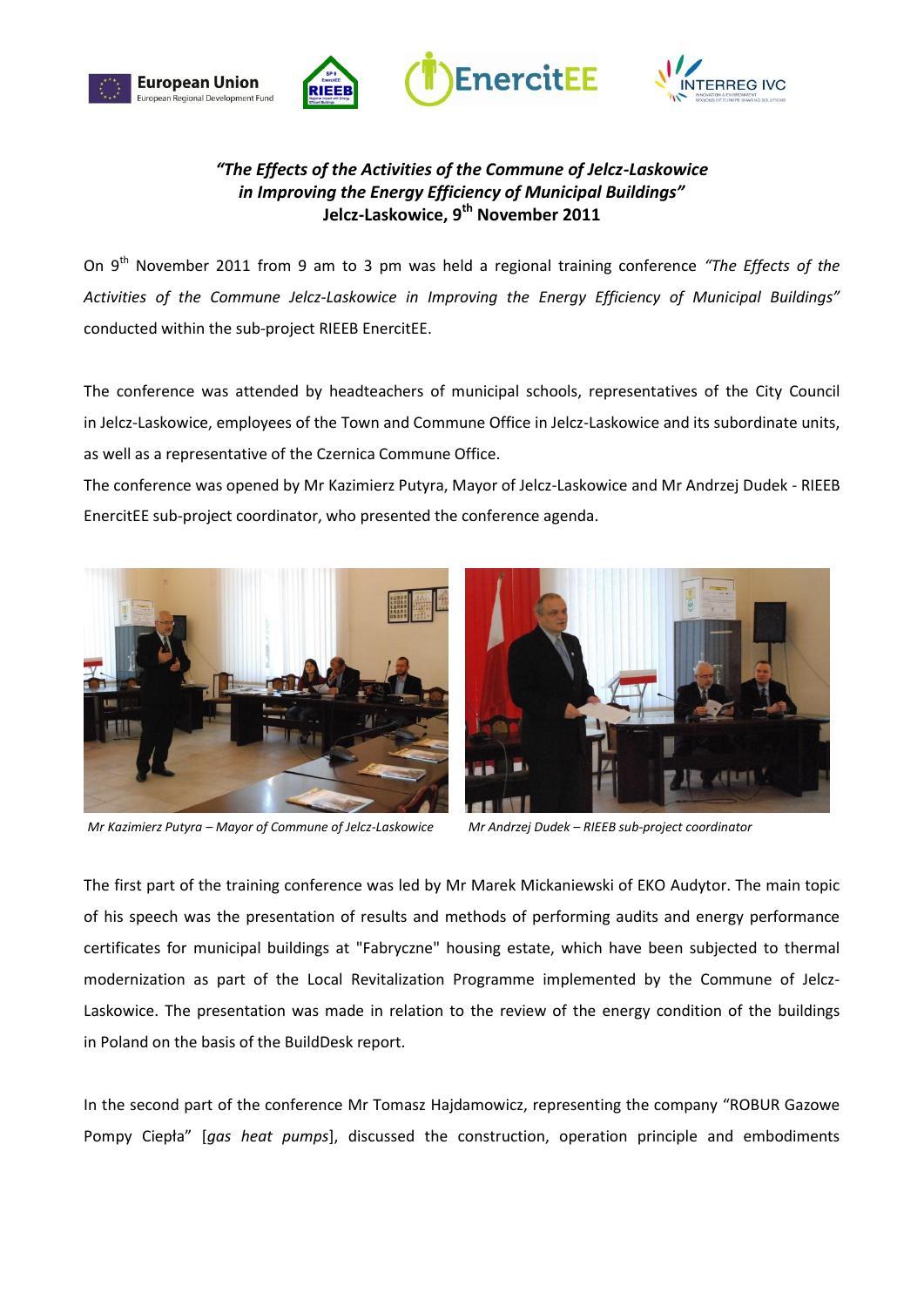









of the gas absorption heat pumps (GAHP) - facilities proposed in the energy audits as improving insulation upgrade to reduce the building's energy demand and reduce operating costs of evaluated buildings.

Generally a heat pump is a mechanical device used for heating (and cooling if necessary) which operates by moving heat from a lower temperature location to a higher temperature location. Heat pumps are able to extract heat from air, water or ground. In the cooling mode a heat pump works the same as an ordinary air conditioner. A heat pump uses an intermediate fluid called a refrigerant which absorbs heat as it vaporizes and releases the heat when it is condensed. It uses an evaporator to absorb heat from inside an occupied space and rejects this heat to the outside through the condenser.

Specific principle of operation the **Gas Absorption Heat Pump (GAHP)** are:

**Condensation**: refrigerant flowing from the generator passes from a gaseous to liquid state, giving off heat to the external fluid (water or air)

**Expansion**: passing through the restrictors, i.e. suitably calibrated narrowings, the refrigerant is Cooley **Evaporation**: the refrigerant absorbs heat from the external fluid (water or air) and evaporates completely, returning to a gaseous state

**Absorber**: the refrigerant is absorbed by an absorbing fluid, making it liquid once more **Generator**: the liquid solution of the refrigerant and absorbing is heated in the generator by means of a gas burner, separating the refrigerant, which evaporates, increasing in temperature and pressure

All of these transformations together make up the gas heat pump's cycle: by supplying energy with the gas burner (methane/LPG) the refrigerant in the evaporator absorbs heat from the external fluid and, through the condenser, transfers it to the medium to be heated.



After the presentation there was a discussion during which the conference participants had the possibility to ask questions and share their experiences resulting from the local conditions associated with the problems of administrating municipal buildings in the Commune of Jelcz-Laskowice.

 *Regional conference participants* During the discussion, the participants covered issues related to investment and operating costs, the use of the discussed facilities and other heat sources using renewable energy in municipal public buildings and